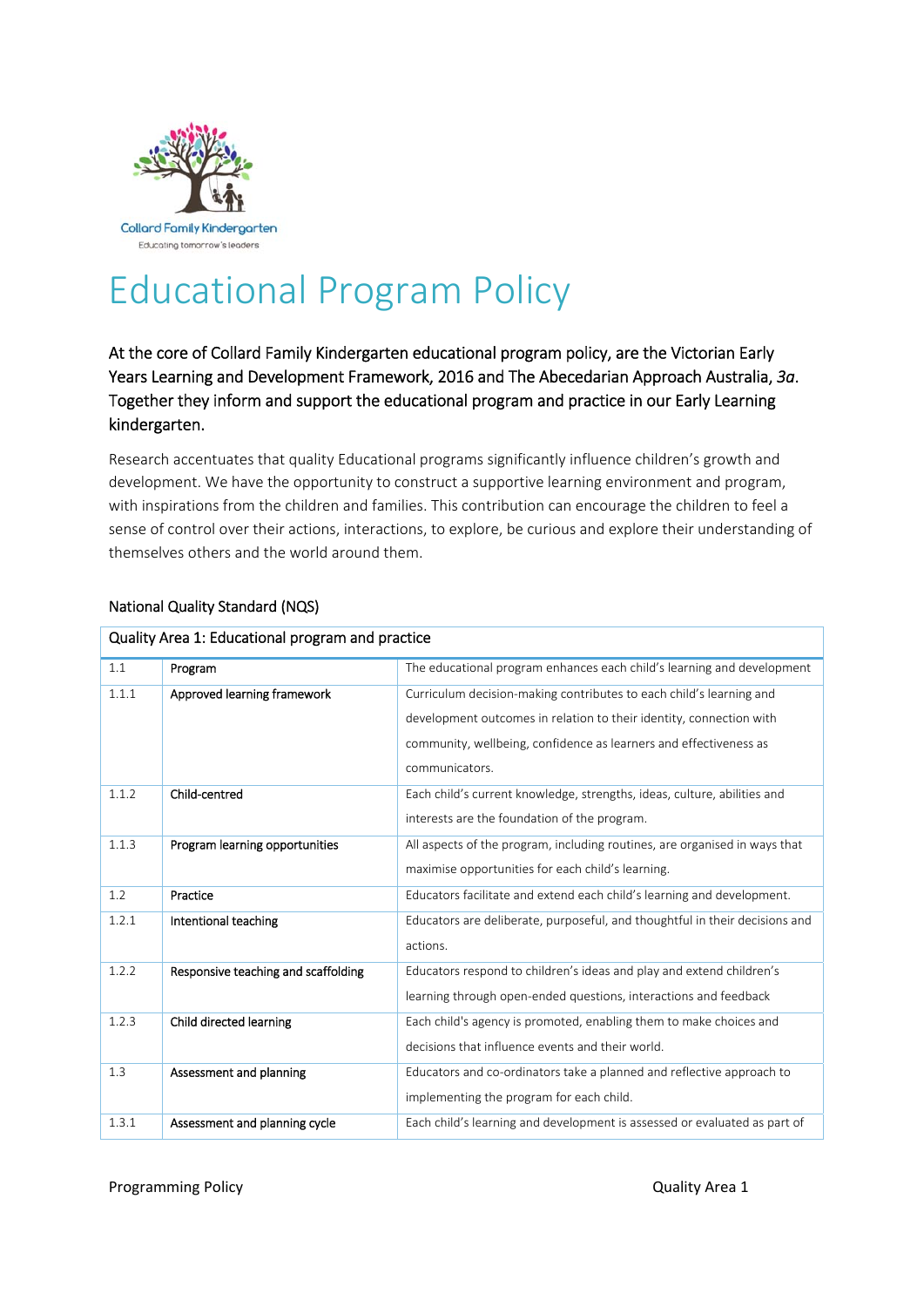

# Collard Family Kindergarten

Educating tomorrow's leaders

|       |                                                                                            | an ongoing cycle of observation, analysing learning, documentation,    |
|-------|--------------------------------------------------------------------------------------------|------------------------------------------------------------------------|
|       |                                                                                            | planning, implementation and reflection.                               |
| 1.3.2 | Critical reflection on children's learning and development, both as<br>Critical reflection |                                                                        |
|       |                                                                                            | individuals and in groups, drives program planning and implementation. |
| 1.3.3 | Information for families                                                                   | Families are informed about the program and their child's progress.    |

#### Education and Care Services National Regulations

| Children (Education and Care Services) National Law NSW |                                                                                     |  |  |  |
|---------------------------------------------------------|-------------------------------------------------------------------------------------|--|--|--|
| 73                                                      | Educational programs                                                                |  |  |  |
| 74                                                      | Documenting of child assessments or evaluations for delivery of educational program |  |  |  |
| 75                                                      | Information about educational program to be kept available                          |  |  |  |
| 76                                                      | Information about educational program to be given to parents                        |  |  |  |
| 168                                                     | Education and care service must have policies and procedures                        |  |  |  |
| 254                                                     | Declared approved learning frameworks                                               |  |  |  |

# Related Policies

Code of Conduct Policy Environmental Sustainability Policy Non‐English‐Speaking Background Policy Physical Environment Policy Multi‐Cultural Policy Cyber Safety Policy Privacy and Security Policy Additional Needs Policy Family Communication Policy Curriculum (Pedagogy) and Educators Training Policy Supervision Policy Excursion Policy Behaviour Guidance Policy Interactions with Children, Family and Staff Policy Water Safety Policy Sun Safety Policy Transition to School Policy Respect for Children Policy Photograph Policy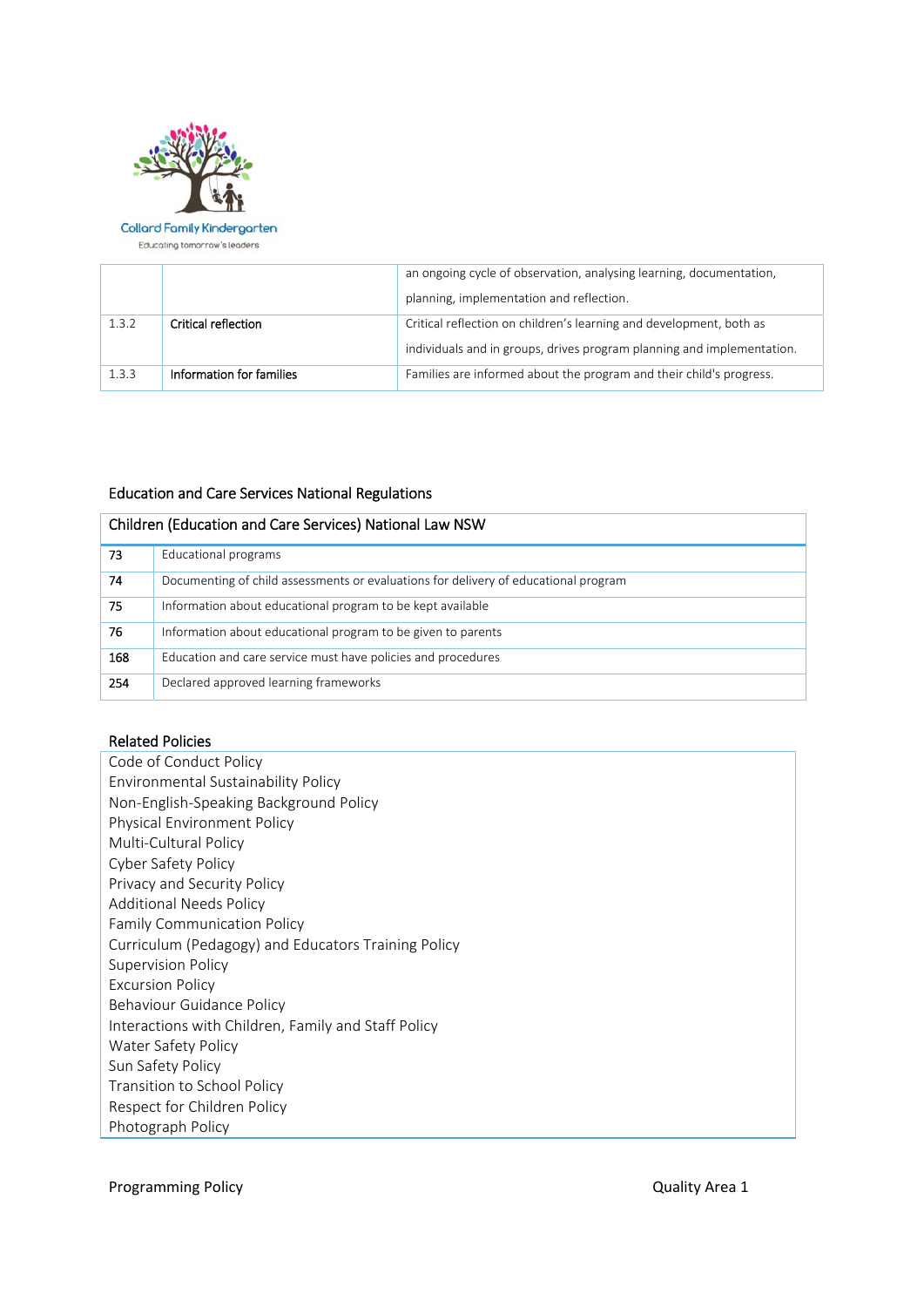

Celebrations Policy Retention of Records Policy

# PURPOSE

We aim to enhance children's learning and development through the pedagogical practices (teaching methods, ways) of educators and families in a positive learning environment which is promoted across the five learning outcomes from Early Years Learning Framework. Educators will gather and interpret information about children as individuals to inform the preparation of the environment and implement experiences that are engaging and meaningful, supporting children's holistic development.

## **SCOPE**

This policy applies to children, families, staff, and management of the Service.

## IMPLEMENTATION

Under the National Law and National Regulations, approved services are required to base their educational program on an approved learning framework. The program should focus on addressing the developmental needs, interests and experiences of each child, while taking into account the individual differences of each child.

#### There is one approved learning frameworks specific to Victoria:

Victoria: the Victorian Early Years Learning and Development Framework

#### Our Service is committed to the Early Years Learning & Development Framework (EYLDF).

The approved learning frameworks included principles, practices and learning outcomes that guide educational leaders and educators in their curriculum decision making, and assist them in planning, delivering and evaluating quality programs in early childhood settings.

Early Years Learning & Development Framework

Each child's learning will be based on their interests and strengths and guided by educators.

#### Programming Policy **Contains a struck of the Container Struck** and the Council of The Council of The Council of The Council of The Council of The Council of The Council of The Council of The Council of The Council of The C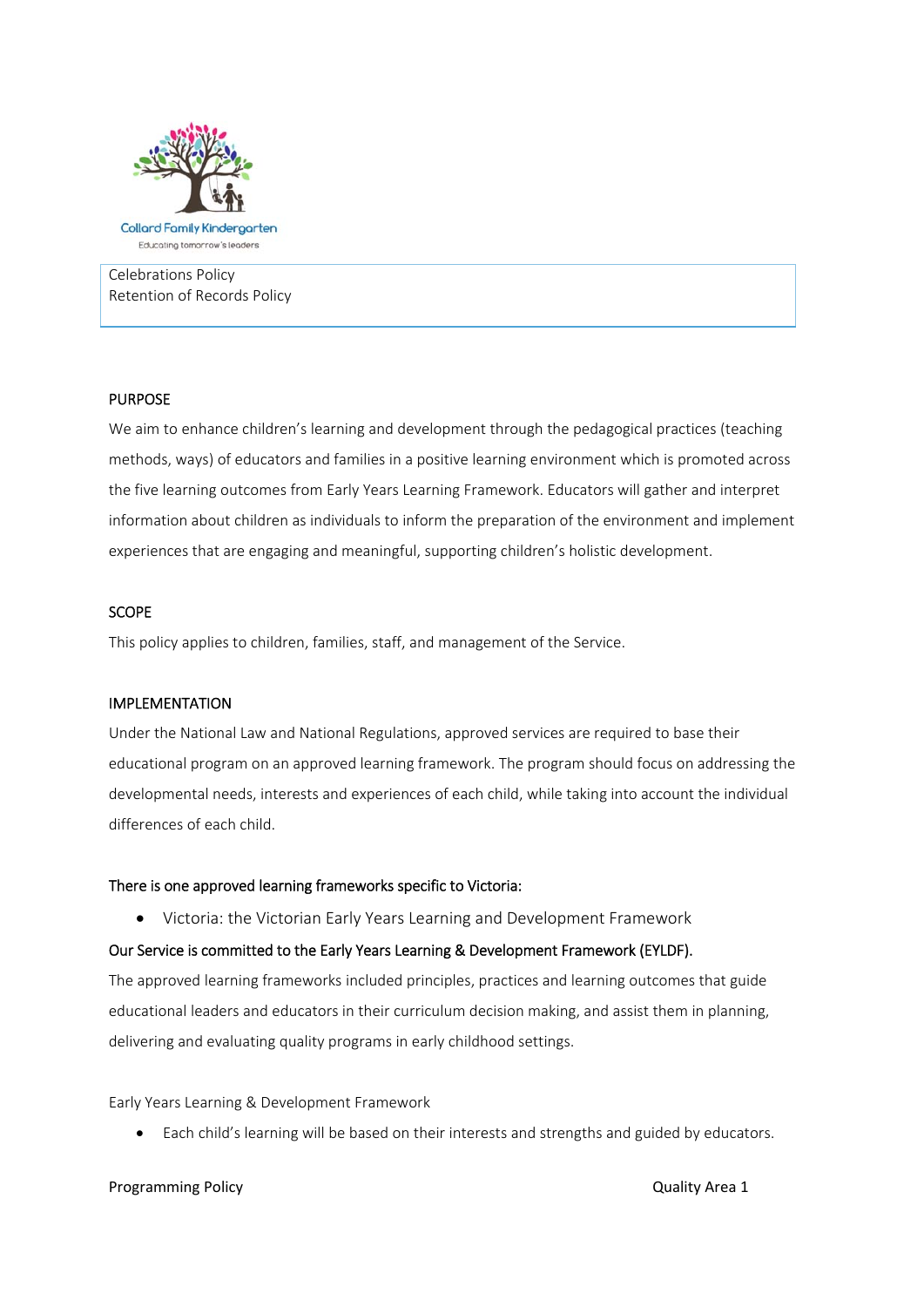

Educating tomorrow's leaders

- Educators must work in collaboration with families to provide relevant learning experiences for each child, based on their interests and family experiences.
- Every child will be equally valued. Their achievements & learning will be celebrated.
- Educators will observe and record the strengths and learning of each child.
- Educators will work closely with children and families to produce ideas for the curriculum.
- Learning Outcomes will be linked to the curriculum during and after each child's learning has occurred.
- The curriculum will be constructed on the children's interests, educators extending children's interests, spontaneous experiences and family contribution.
- Where appropriate, the service will liaise with external agencies and support persons to best educate and care for children with additional needs.
- Where appropriate, the curriculum (play and learning experiences) will build and develop each child's Learning Stories, Portfolio and Observations of each child's strengths and development.
- The curriculum will be evaluated and reflected upon continuously by educators

# Management/ A Nominated Supervisor/ Responsible Person will:

- Ensure that a suitable program based on an approved learning framework is delivered to all children
- Ensure all Educators work as a team in preparing and/or implementing the curriculum which collaborates with the service philosophy
- Ensure modifications are made in the environment for children with special needs. Management will make appropriate, professional referrals where necessary with family permission
- Ensure a conscious balance between indoor and outdoor experiences is planned for with large blocks of unstructured time for child initiated play
- Promote children's physical activity by supporting the development of their gross motor skills and fostering the emergence fundamental movement skills through a range of intentionally planned and spontaneous active play learning experiences.

#### Programming Policy **Contains a struck of the Container Struck** Contains a Cuality Area 1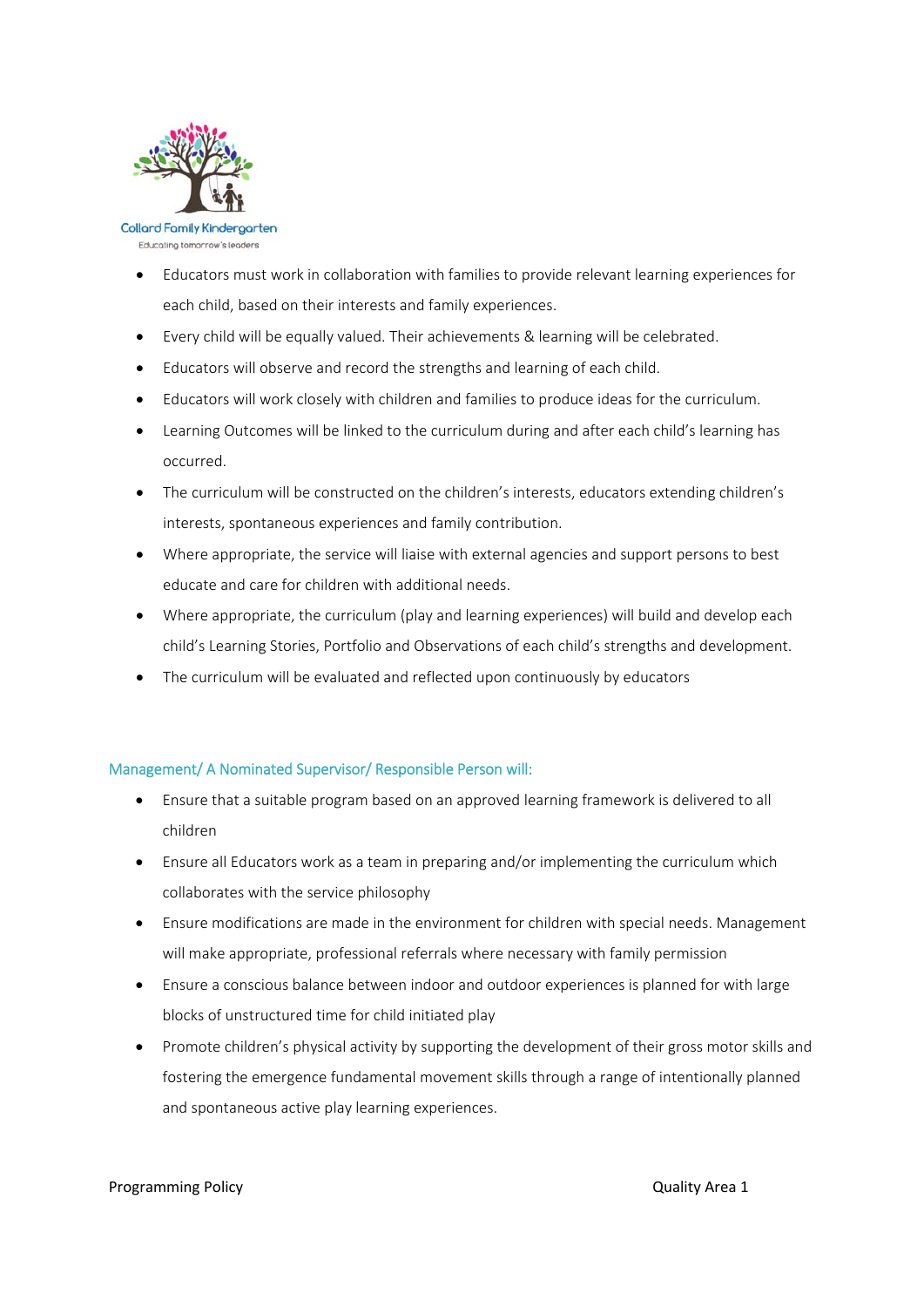

Educating tomorrow's leaders

- Ensure key physical activity recommendations within *Munch and Move* are embedded into our curriculum
- Support families through positive, respectful and reciprocal relationships through regular communication.
- Ensure each child is acknowledged for their uniqueness in a positive way
- Support children's efforts, assisting and encouraging as appropriate
- Be consistently aware of and responsive to children who may require additional support, assistance or attention, noticing and listening carefully to children's concerns and discussing diverse perspectives on issues of inclusion and exclusion and fair and unfair behaviour.
- Ensure the educational program is displayed in a place that is accessible to parents and families.
- Ensure a copy of the program is available at all times

## Educators will:

- Implement an ongoing cycle of planning, documenting and evaluating children's learning which will underpin the educational program and involves educators in critically thinking about what is obtainable and why.
- Document children's experiences and their responses to the environment making children's learning visible to children, educators and families and promotes shared learning and collaboration.
- Provide experiences that include both structured and unstructured learning times catering for children's individual needs, interests and are age appropriate.
- Ensure materials and equipment reflect the cultural diversity and family values that exists in our society
- Respond to children's ideas and play and use intentional teaching to scaffold and extend each child's learning
- Provide experiences that actively promote and initiate the investigation of ideas, complex concepts and thinking, reasoning and hypothesising
- Promote children's participation in a range of safe active play learning experiences

#### Programming Policy **Contains a struck of the Container Struck** Contains a Cuality Area 1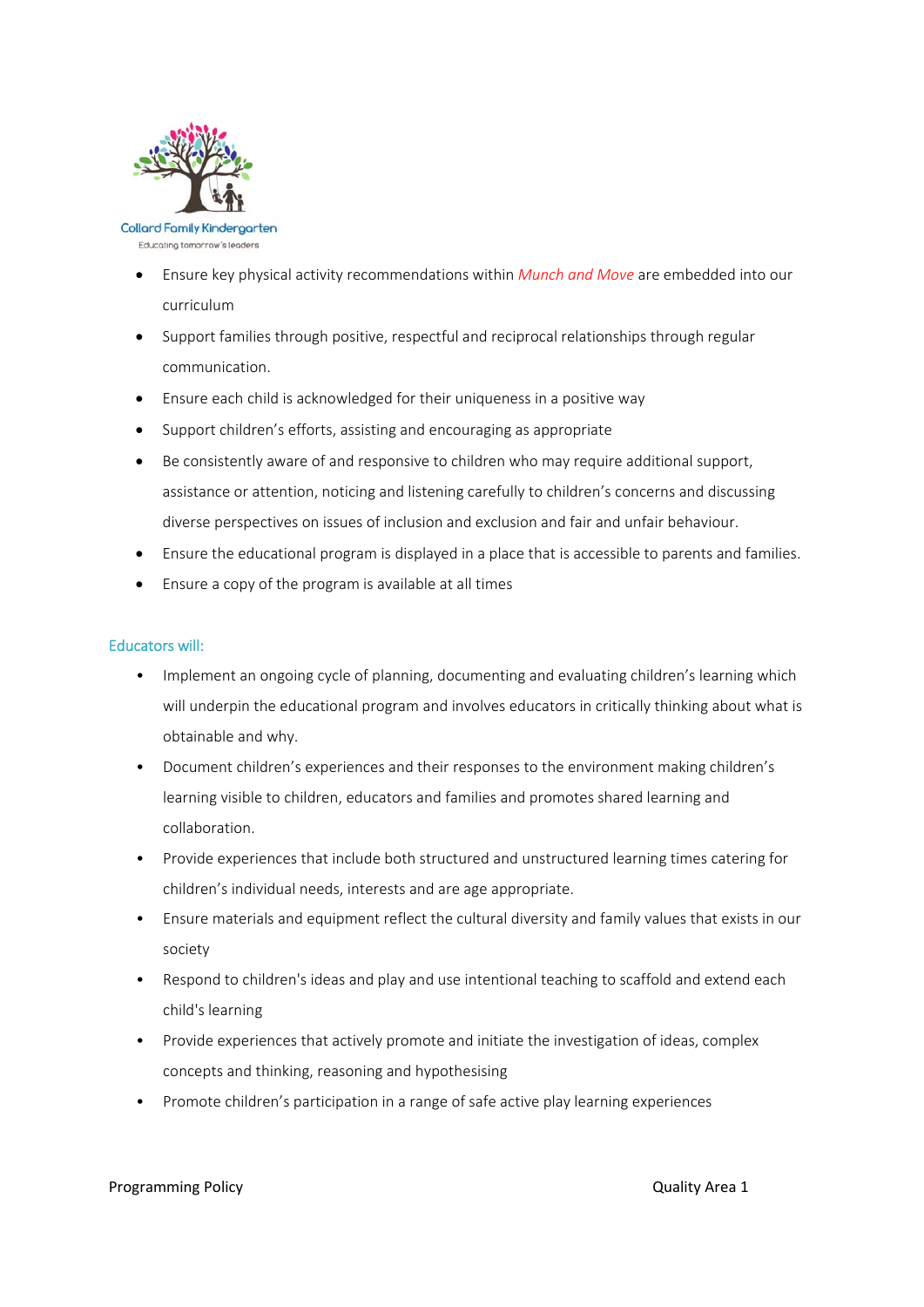

Educating tomorrow's leaders

- Plan and implement intentional teaching of Fundamental Movement Skills (FMS) experiences to support the physical development of children of all ages (0‐6 years)
- Gather information from families upon enrolment regarding the child's needs, interest and family backgrounds. This information is treated as confidential and allows Educators to provide experiences that interest and extend children's current development. We feel that it is important to develop a partnership between parents and Educators to ensure that consistency between home and the Service occurs and that the best possible care is provided
- Make sure the child's participation in the program in available for families
- Encourage communication with families about physical activity, gross motor and fundamental movements kills development
- Ensure families receive a copy of children's learning progress
- Explore ideas and theories using imagination, creativity and play, during large blocks of uninterrupted time.
- Use the learning outcomes to guide their planning for children's learning.
- Intentionally scaffold children's understanding and learning
- Provide children with ongoing encouragement and positive reinforcement
- Provide opportunities for children to be active daily through a balance of planned and spontaneous experiences within the indoor and outdoor environment.
- Make use of spontaneous 'teachable moments' to extend children's learning
- Respond to children's displays of learning dispositions by commenting on them and providing encouragement and additional ideas
- View children as active participants and decision makers, working with each child's unique qualities and abilities
- Further extend critical thinking skills through provocations
- Plan realistic curriculum goals for children based on observation and assessment of individual needs and interests.
- Seek opportunities within the routine for spontaneous play
- Ensure that all children's experiences are recognised and valued with equitable access to resources and opportunities to demonstrate their learning.

#### Programming Policy **Drawing Collect Area 1** and the United States of the United States of the United States of the United States of the United States of the United States of the United States of the United States of the Un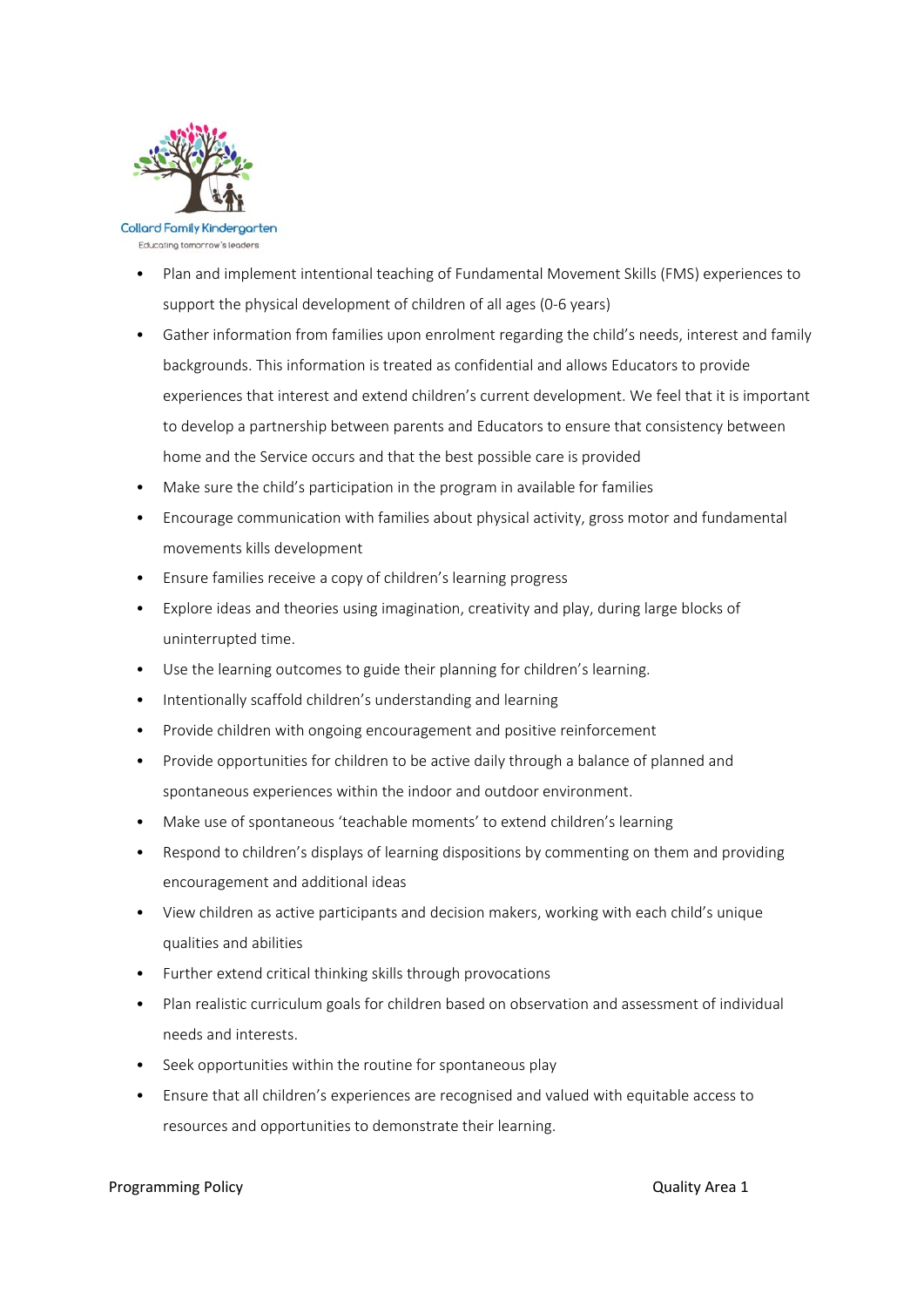

- Use a variety of methods to assist their reflection on children's experiences, thinking and learning
- Ensure critical reflection clearly exams all aspects of events and experiences from different perspectives, identifying children's learning, spontaneous play, teaching strategies and changes that may be needed in the environment.

Our Service aims to promote children's participation in physical activity by:

- Fostering children's Fundamental Movement Skills (FMS) including, running, galloping, hopping, jumping, leaping, side‐sliding, skipping, overarm throwing, catching, striking a stationary ball, kicking, underarm throwing and stationary dribbling through role modelling appropriate skills.
- Providing active play experiences that encourage children to explore, be creative and challenge their development
- Providing space, time, and resources for children to revisit and practice FMS and engage in active play
- Providing opportunities for Educators to attend professional development to enhance their skills and knowledge about the importance of physical activity in children
- Providing positive instruction, role modelling and advice to children as they develop and improve their FMS
- Working in collaboration with families and professionals to provide active experiences that are inclusive of all children
- Assisting children to develop daily habits, understanding and skills that support health and wellbeing.

The program will provide a variety of developmentally appropriate experiences and materials that are selected to achieve the following goals:

- Foster positive self-concept
- Develop social skills
- Encourage children to think, reason, question and experiment
- Encourage language development
- Enhance physical development and skills

#### Programming Policy **Contains a struck of the Container Struck** Contains a Cuality Area 1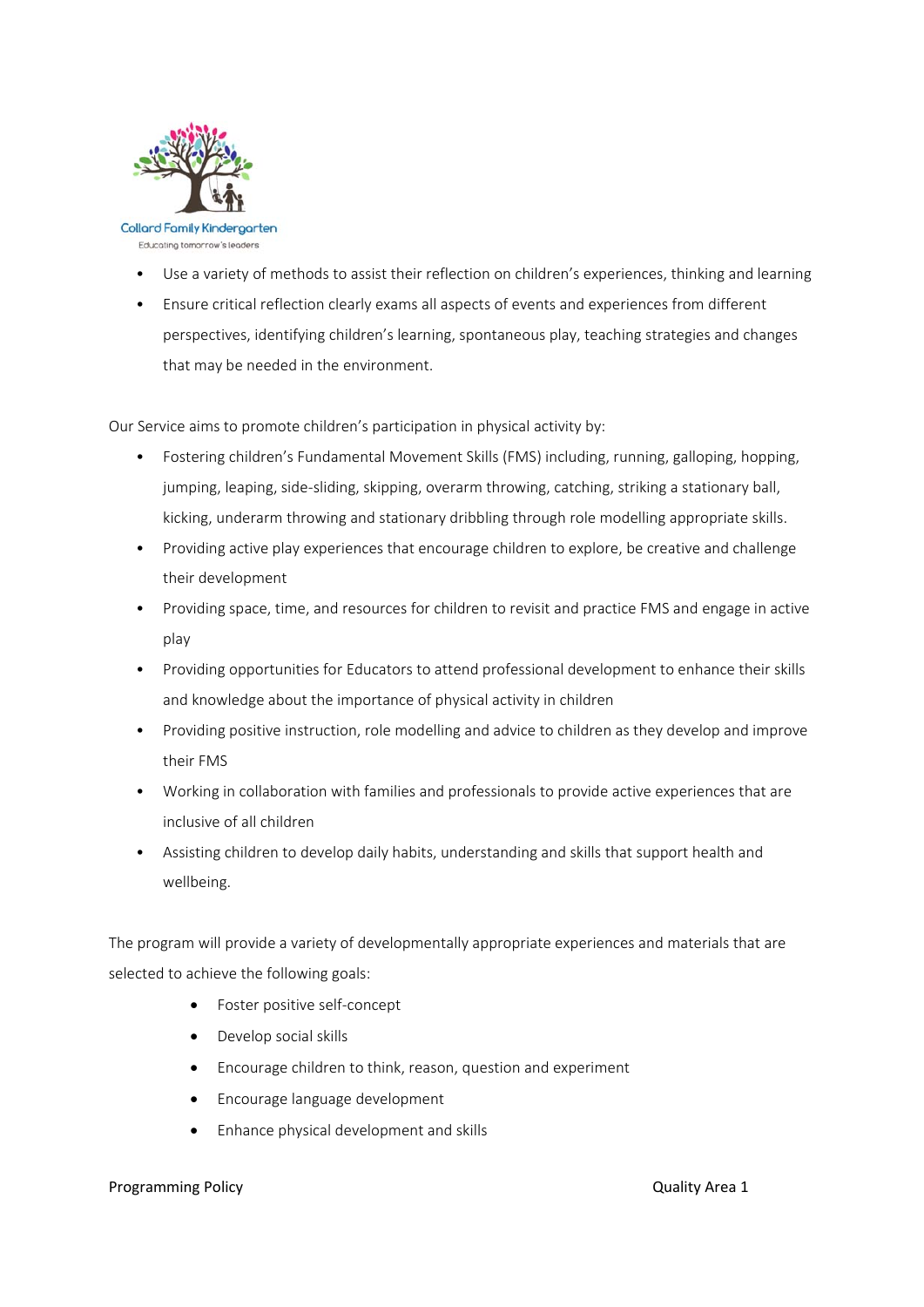

- Encourage and demonstrate sound health, safety and nutritional practices
- Encourage creative expression
- Respect cultural diversity of staff and children
- Respect gender diversity

# Jurisdiction specifications for each state

#### Victoria

Victoria: the Victorian Early Years Learning and Development Framework

#### Source

- Australian Children's Education & Care Quality Authority.
- Guide to the Education and Care Services National Law and the Education and Care Services National Regulations
- ECA Code of Ethics.
- Abecedarian 3a Approach Australia
- Guide to the National Quality Standard.
- Frith, John Dr & Kambouris, Nita & O'Grady, Onagh & University of New South Wales. School of Public Health and Community Medicine (2003). Health & safety in children's centres : model policies & practices (2nd ed). School of Public Health and Community Medicine, University of New South Wales on behalf of the Australian Early Childhood Association (NSW Branch), and the NSW Children's Services Health and Safety Committee, [Sydney]
- Tansey, Sonja. (2005, September 2005). Supervision in Children's Services. Putting Children First, the Newsletter of the National Childcare Accreditation Council (NCAC) Issue 15, p. 8‐11.
- Programming with the Early Years Learning Framework (2014)
- Program and Planning in Early Childhood Settings 5<sup>th</sup> Edition (2012)
- Revised National Quality Standard‐2018
- Munch & Move https://www.healthykids.nsw.gov.au/campaigns-programs/about-munchmove.aspx